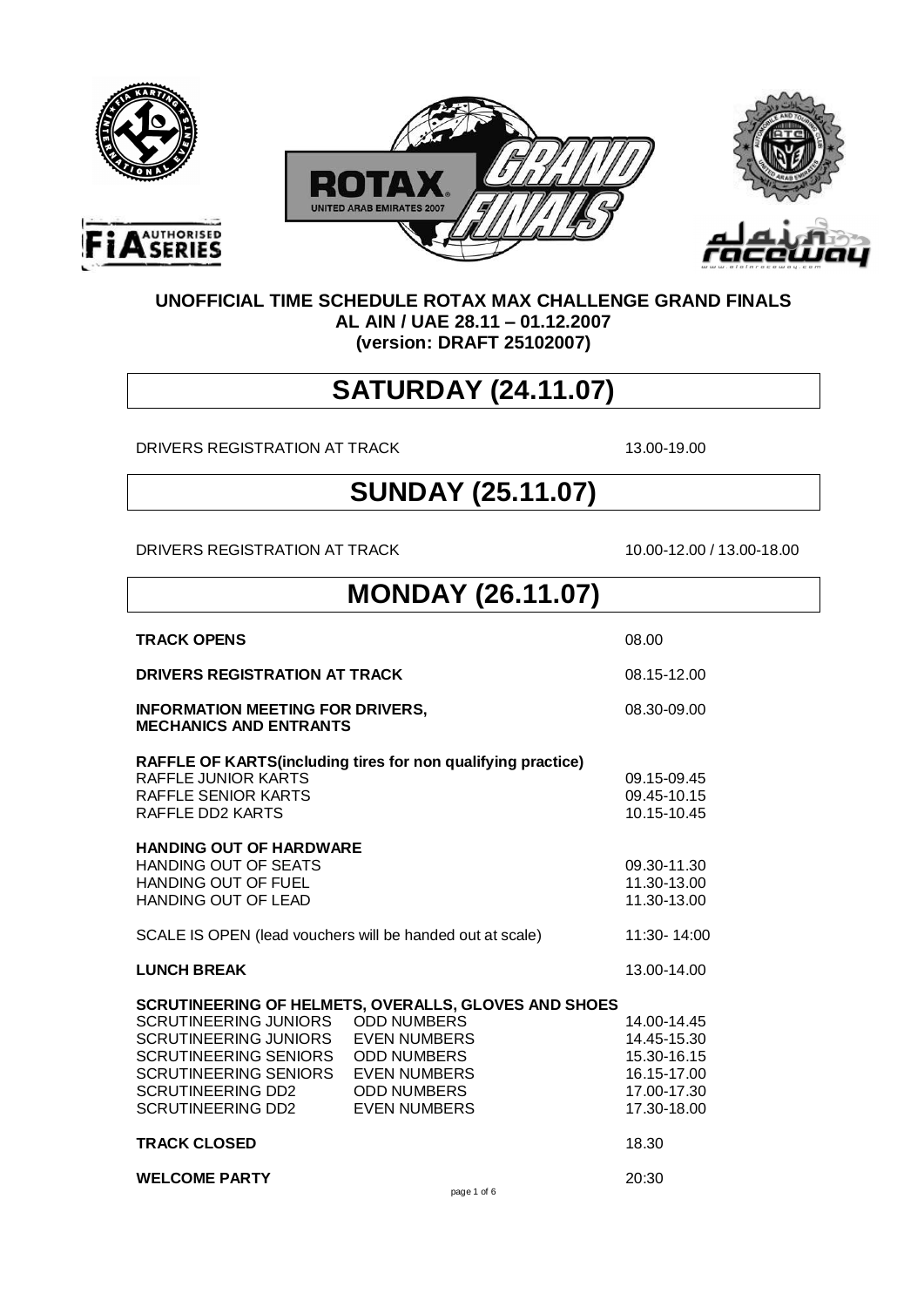### **TUESDAY (27.11.07)**

| 09.00                                                                                                                                                                            |
|----------------------------------------------------------------------------------------------------------------------------------------------------------------------------------|
| 09.00-10.00                                                                                                                                                                      |
| 10.15                                                                                                                                                                            |
| 10.30-11.00                                                                                                                                                                      |
| 11.00-11.18<br>11.20-11.40<br>11.20-11.43<br>11.45-12.05                                                                                                                         |
| 12.05-13.05                                                                                                                                                                      |
| 13.05-13.23<br>13.25-13.45<br>13.25-13.48<br>13.50-14.10<br>13.50-14.13<br>14.15-14.35<br>14.15-14.38<br>14.40-15.00                                                             |
| 14.40-15.03<br>15.05-15.20<br>15.05-15.23<br>15.25-15.40<br>15.25-15.43<br>15.45-16.00<br>15.45-16.03<br>16.05-16.20<br>16.05-16.23<br>16.25-16.40<br>16.25-16.43<br>16.45-17.00 |
|                                                                                                                                                                                  |

#### **TRACK CLOSED** 18.00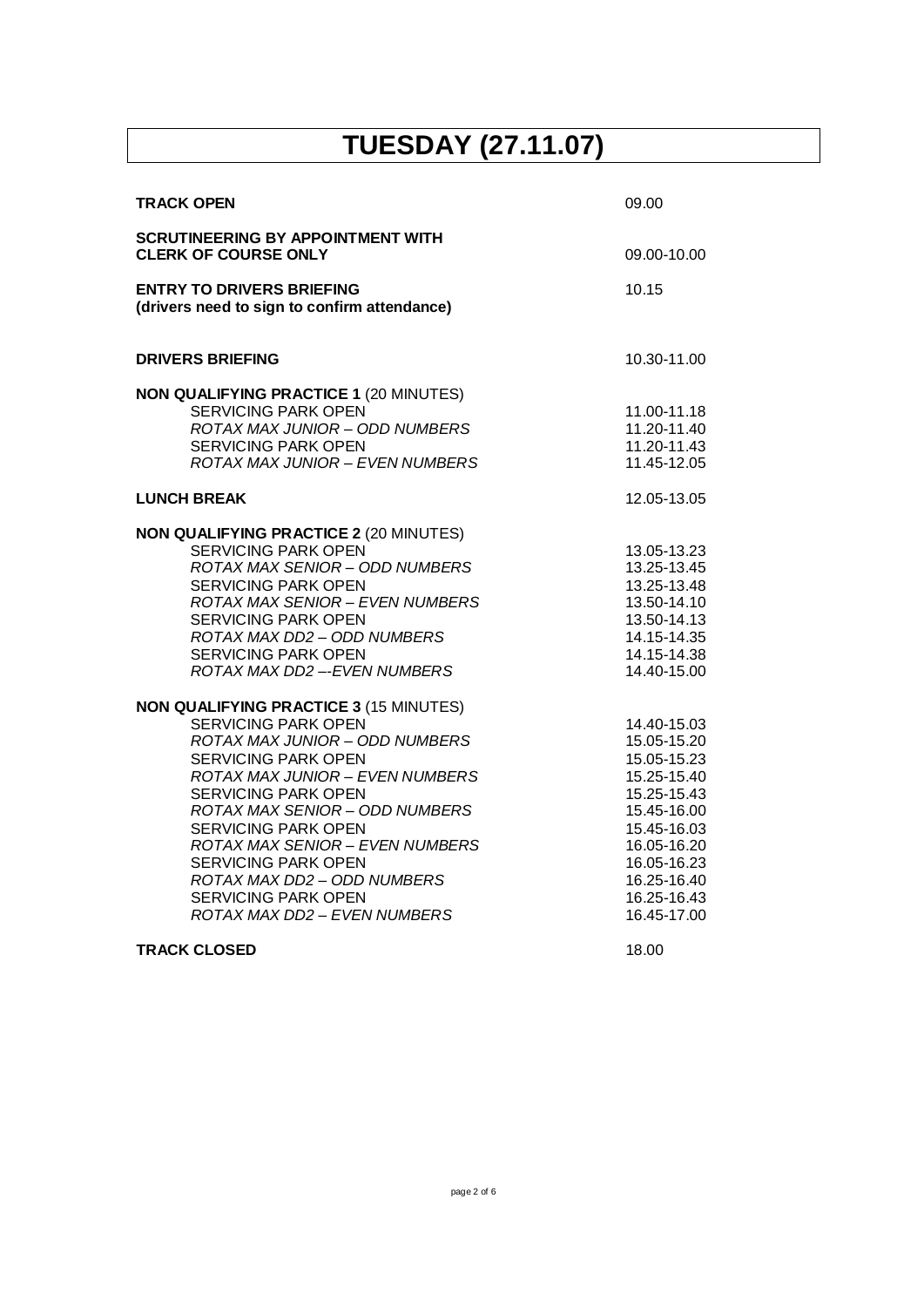## **WEDNESDAY (28.11.07)**

| <b>TRACK OPEN</b>                                                                                                                                                                                                                                                                                                                                                                                                                                        | 08.00                                                                                                                                                                            |
|----------------------------------------------------------------------------------------------------------------------------------------------------------------------------------------------------------------------------------------------------------------------------------------------------------------------------------------------------------------------------------------------------------------------------------------------------------|----------------------------------------------------------------------------------------------------------------------------------------------------------------------------------|
| <b>HANDING OUT OF TRANSPONDERS</b>                                                                                                                                                                                                                                                                                                                                                                                                                       | 08.15-09.00                                                                                                                                                                      |
| <b>ENTRY TO DRIVERS BRIEFING</b>                                                                                                                                                                                                                                                                                                                                                                                                                         | 08.00                                                                                                                                                                            |
| <b>DRIVERS BRIEFING</b>                                                                                                                                                                                                                                                                                                                                                                                                                                  | 08.15-08.30                                                                                                                                                                      |
| <b>NON QUALIFYING PRACTICE 3 (15 MINUTES)</b><br><b>SERVICING PARK OPEN</b><br><b>ROTAX MAX JUNIOR - ODD NUMBERS</b><br><b>SERVICING PARK OPEN</b><br><b>ROTAX MAX JUNIOR - EVEN NUMBERS</b><br><b>SERVICING PARK OPEN</b><br>ROTAX MAX SENIOR - ODD NUMBERS<br><b>SERVICING PARK OPEN</b><br>ROTAX MAX SENIOR - EVEN NUMBERS<br><b>SERVICING PARK OPEN</b><br>ROTAX MAX DD2 - ODD NUMBERS<br><b>SERVICING PARK OPEN</b><br>ROTAX MAX DD2 - EVEN NUMBERS | 09.00-09.20<br>09.20-09.35<br>09.20-09.40<br>09.40-09.55<br>09.40-10.00<br>10.00-10.15<br>10.00-10.20<br>10.20-10.35<br>10.20-10.40<br>10.40-10.55<br>10.40-11.00<br>11.00-11.15 |
| <b>NON QUALIFYING PRACTICE 4 (15 MINUTES)</b>                                                                                                                                                                                                                                                                                                                                                                                                            |                                                                                                                                                                                  |
| <b>SERVICING PARK OPEN</b><br>ROTAX MAX JUNIOR – ODD NUMBERS<br><b>SERVICING PARK OPEN</b><br>ROTAX MAX JUNIOR - EVEN NUMBERS<br><b>SERVICING PARK OPEN</b><br>ROTAX MAX SENIOR - ODD NUMBERS<br><b>SERVICING PARK OPEN</b><br>ROTAX MAX SENIOR - EVEN NUMBERS                                                                                                                                                                                           | 11.00-11.20<br>11.20-11.35<br>11.20-11.40<br>11.40-11.55<br>11.40-12.00<br>12.00-12.15<br>12.00-12.20<br>12.20-12.35                                                             |
| <b>LUNCH BREAK</b>                                                                                                                                                                                                                                                                                                                                                                                                                                       | 12.35-13.35                                                                                                                                                                      |
| <b>SERVICING PARK OPEN</b><br>ROTAX MAX DD2 - ODD NUMBERS<br><b>SERVICING PARK OPEN</b><br>ROTAX MAX DD2 - EVEN NUMBERS                                                                                                                                                                                                                                                                                                                                  | 13.35-13.55<br>13.55-14.10<br>13.55-14.15<br>14.15-14.30                                                                                                                         |
| <b>TIRE HANDOUT</b> (for official qualification tires kept in servicing parc)<br>(Tires will be handed out to each group after each session of non qualifying practice 4 in the finish<br>servicing park)                                                                                                                                                                                                                                                | 11.30-17.00                                                                                                                                                                      |
| <b>QUALIFYING PRACTICE (15 MINUTES)</b><br><b>SERVICING PARK OPEN</b><br>ROTAX MAX JUNIOR - ODD NUMBERS<br><b>SERVICING PARK OPEN</b><br><b>ROTAX MAX JUNIOR - EVEN NUMBERS</b><br><b>SERVICING PARK OPEN</b><br>ROTAX MAX SENIOR - ODD NUMBERS                                                                                                                                                                                                          | 14.15-14.33<br>14.35-14.50<br>14.35-14.53<br>14.55-15.10<br>14.55-15.13<br>15.15-15.30                                                                                           |

SERVICING PARK OPEN 15.15-15.33 *ROTAX MAX SENIOR - EVEN NUMBERS* 15.35-15.50 SERVICING PARK OPEN 15.50-16.08<br>ROTAX MAX DD2 - ODD NUMBERS 16.10-16.25 *ROTAX MAX DD2 – ODD NUMBERS* 16.10-16.25 SERVICING PARK OPEN 16.25-16.43<br>ROTAX MAX DD2 – EVEN NUMBERS 16.45-17.00

*ROTAX MAX DD2 – EVEN NUMBERS* 16.45-17.00

**TRACK CLOSED** 18.00

page 3 of 6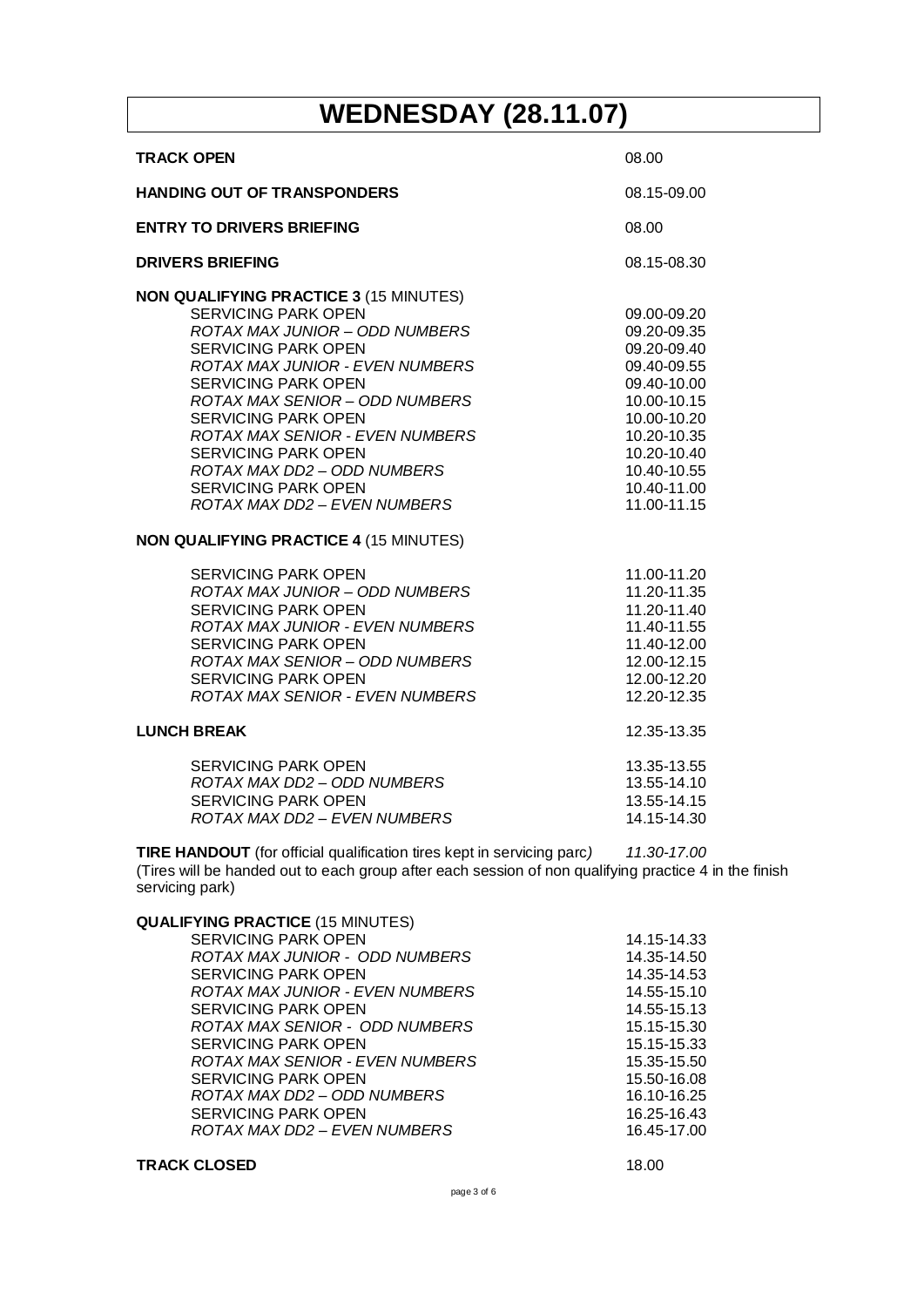## **THURSDAY (29.11.07)**

| <b>TRACK OPEN</b>                                                                                                                                                                                                                                                                                                                                                                                                                                                   |                                                              | 08.00                                                                                                                                                                            |
|---------------------------------------------------------------------------------------------------------------------------------------------------------------------------------------------------------------------------------------------------------------------------------------------------------------------------------------------------------------------------------------------------------------------------------------------------------------------|--------------------------------------------------------------|----------------------------------------------------------------------------------------------------------------------------------------------------------------------------------|
| <b>ENTRY TO DRIVERS BRIEFING</b><br>(drivers need to sign to confirm attendance)                                                                                                                                                                                                                                                                                                                                                                                    |                                                              | 08.00                                                                                                                                                                            |
| <b>DRIVERS BRIEFING</b> (Under the discretion of the Clerk of Course)                                                                                                                                                                                                                                                                                                                                                                                               |                                                              | 08.15-08.30                                                                                                                                                                      |
| <b>WARM UP (7 MIN.)</b><br><b>SERVICING PARK OPEN</b><br>WARM UP ROTAX MAX JUNIOR - ODD NUMBERS<br><b>SERVICING PARK OPEN</b><br>WARM UP ROTAX MAX JUNIOR - EVEN NUMBERS<br><b>SERVICING PARK OPEN</b><br>WARM UP ROTAX MAX SENIOR - ODD NUMBERS<br><b>SERVICING PARK OPEN</b><br>WARM UP ROTAX MAX SENIOR- EVEN NUMBERS<br><b>SERVICING PARK OPEN</b><br>WARM UP ROTAX MAX DD2 - ODD NUMBERS<br><b>SERVICING PARK OPEN</b><br>WARM UP ROTAX MAX DD2 - EVEN NUMBERS |                                                              | 08.45-08.58<br>09.00-09.10<br>09.00-09.13<br>09.15-09.25<br>09.15-09.28<br>09.30-09.40<br>09.30-09.43<br>09.45-09.55<br>09.45-09.58<br>10.00-10.10<br>10.00-10.13<br>10.15-10.25 |
| <b>QUALIFYING HEATS:</b><br><b>SERVICING PARK OPEN</b><br>$RACE 1 - JUNIOR (A+B)$<br><b>SERVICING PARK OPEN</b><br>RACE 2 - JUNIOR (C+D)<br><b>SERVICING PARK OPEN</b><br>RACE 3 - SENIOR (A+B)<br><b>SERVICING PARK OPEN</b><br>$RACE 4 - SENIOR (C+D)$<br><b>SERVICING PARK OPEN</b><br>$RACE 5 - DD2 (A+B)$<br><b>SERVICING PARK OPEN</b><br>$RACE 6 - DD2 (C+D)$                                                                                                | 7 LAPS<br>7 LAPS<br>10 LAPS<br>10 LAPS<br>10 LAPS<br>10 LAPS | 10.15-10.33<br>10.35<br>10.35-10.58<br>11.00<br>11.00-11.23<br>11.25<br>11.25-11.48<br>11.50<br>11.50-12.13<br>12.15<br>12.15-12.33<br>12.35                                     |
| <b>LUNCH BREAK</b>                                                                                                                                                                                                                                                                                                                                                                                                                                                  |                                                              | 13.00-14.00                                                                                                                                                                      |
| <b>SERVICING PARK OPEN</b><br>RACE 7 - JUNIOR (A+C)<br><b>SERVICING PARK OPEN</b><br>$RACE 8 - JUNIOR (B+D)$<br><b>SERVICING PARK OPEN</b><br>RACE 9 - SENIOR (A+C)<br><b>SERVICING PARK OPEN</b><br>RACE 10 - SENIOR (B+D)<br><b>SERVICING PARK OPEN</b><br>RACE 11- DD2 (A+C)<br><b>SERVICING PARK OPEN</b><br>$RACE12 - DD2 (B+D)$                                                                                                                               | 7 LAPS<br>7 LAPS<br>11 LAPS<br>11 LAPS<br>11 LAPS<br>11 LAPS | 14.00-14.18<br>14.20<br>14.25-14.43<br>14.45<br>14.50-15.08<br>15.10<br>15.15-15.33<br>15.35<br>15.40-15:58<br>16.00<br>16.05-16.23<br>16.25                                     |
| <b>RETURN OF TRANSPONDERS FOR RECHARGING</b>                                                                                                                                                                                                                                                                                                                                                                                                                        |                                                              | 17.00-17.45                                                                                                                                                                      |
| <b>TRACK CLOSE</b>                                                                                                                                                                                                                                                                                                                                                                                                                                                  |                                                              | 18.00                                                                                                                                                                            |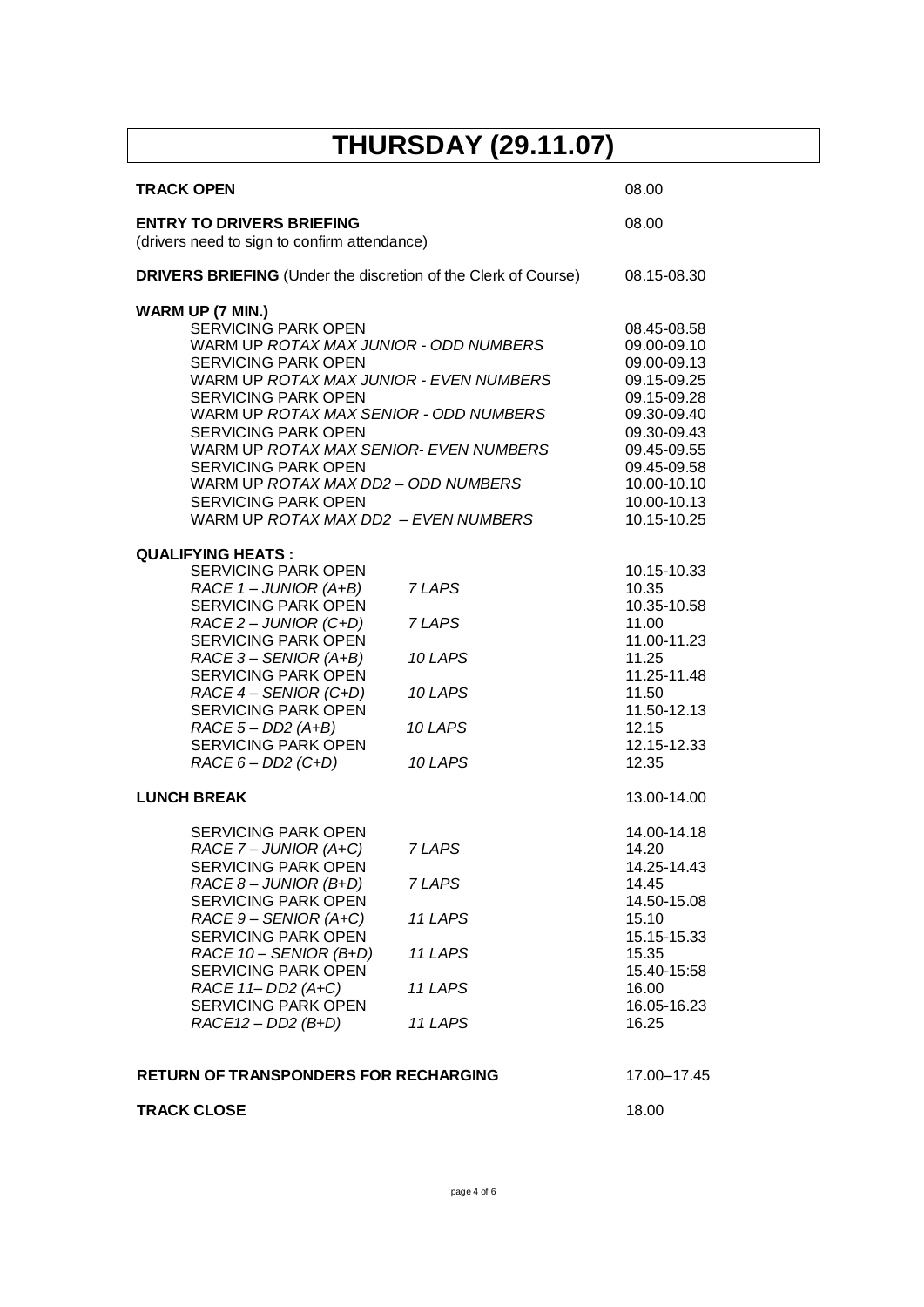# **FRIDAY (30.11.07)**

| <b>TRACK OPEN</b>                                                                                                                                                                                                                                                                                                                                                                                                     |                                          |                              | 08.00                                                                                                                                                                            |
|-----------------------------------------------------------------------------------------------------------------------------------------------------------------------------------------------------------------------------------------------------------------------------------------------------------------------------------------------------------------------------------------------------------------------|------------------------------------------|------------------------------|----------------------------------------------------------------------------------------------------------------------------------------------------------------------------------|
| <b>HANDING OUT OF TRANSPONDERS</b>                                                                                                                                                                                                                                                                                                                                                                                    |                                          |                              | 08.15-09.00                                                                                                                                                                      |
| <b>ENTRY TO DRIVERS BRIEFING</b><br>(drivers need to sign to confirm attendance)                                                                                                                                                                                                                                                                                                                                      | 08.00                                    |                              |                                                                                                                                                                                  |
| <b>DRIVERS BRIEFING</b>                                                                                                                                                                                                                                                                                                                                                                                               |                                          |                              | 08.15-08.30                                                                                                                                                                      |
| <b>WARM UP (10 MINUTES)</b><br><b>SERVICING PARK OPEN</b><br>WARM UP ROTAX MAX JUNIOR (A+B)<br><b>SERVICING PARK OPEN</b><br>WARM UP ROTAX MAX JUNIOR (C+D)<br><b>SERVICING PARK OPEN</b><br>WARM UP ROTAX MAX SENIOR (A+B)<br><b>SERVICING PARK OPEN</b><br>WARM UP ROTAX MAX SENIOR (C+D)<br><b>SERVICING PARK OPEN</b><br>WARM UP ROTAX MAX DD2 (A+B)<br><b>SERVICING PARK OPEN</b><br>WARM UP ROTAX MAX DD2 (C+D) |                                          |                              | 08.45-08.58<br>09.00-09.10<br>09.00-09.13<br>09.15-09.25<br>09.15-09.28<br>09.30-09.40<br>09.30-09.43<br>09.45-09.55<br>09.45-09.58<br>10.00-10.10<br>10.00-10.13<br>10.15-10.25 |
| <b>QUALIFYING HEATS</b><br><b>SERVICING PARK OPEN</b><br>RACE 13 - JUNIOR (A+D)<br><b>SERVICING PARK OPEN</b><br>RACE 14 - JUNIOR (B+C)                                                                                                                                                                                                                                                                               | 7 LAPS<br>7 LAPS                         |                              | 10.20-10.43<br>10.45<br>10.45-11.03<br>11.05                                                                                                                                     |
| <b>SERVICING PARK OPEN</b><br>RACE 15 - SENIOR (A+D)<br>SERVICING PARK OPEN<br>RACE 16 - SENIOR (B+C)<br><b>SERVICING PARK OPEN</b><br>RACE 17- DD2 (A+D)<br><b>SERVICING PARK OPEN</b><br>$RACE18 - DD2(B+C)$                                                                                                                                                                                                        | 11 LAPS<br>11 LAPS<br>11 LAPS<br>11 LAPS |                              | 11.05-11.23<br>11.25<br>11.30-11.48<br>11.50<br>11.55-12.13<br>12.15<br>12.20-12.43<br>12.45                                                                                     |
| <b>LUNCH BREAK</b>                                                                                                                                                                                                                                                                                                                                                                                                    |                                          |                              | 13.00-1410                                                                                                                                                                       |
| <b>2ND CHANCE RACE</b><br><b>SERVICING PARK OPEN</b><br>RACE 19 - 2ND CHANCE RACE JUNIOR<br><b>SERVICING PARK OPEN</b><br>RACE 20 - 2ND CHANCE RACE SENIOR<br><b>SERVICING PARK OPEN</b><br>RACE 21 - 2ND CHANCE RACE DD2                                                                                                                                                                                             |                                          | 7 LAPS<br>11 LAPS<br>11 LAPS | 14.15-14.33<br>14.35<br>14.35-14.58<br>15.00<br>15.30-15.53<br>15.55                                                                                                             |
| <b>TIRE HANDOUT</b><br>(for drivers qualified for pre final and final tires kept in parc ferme)                                                                                                                                                                                                                                                                                                                       |                                          |                              | 15.30-1700                                                                                                                                                                       |
| RETURN OF KARTS, TROLLEYS, TOOL BOXES AND<br>TRANSPONDERS FOR DRIVERS NOT QUALIFIED<br>FOR PRE FINAL RACE                                                                                                                                                                                                                                                                                                             |                                          |                              | 16.00-18.30                                                                                                                                                                      |
| <b>TRACK CLOSED</b>                                                                                                                                                                                                                                                                                                                                                                                                   |                                          |                              | 19.00                                                                                                                                                                            |

page 5 of 6